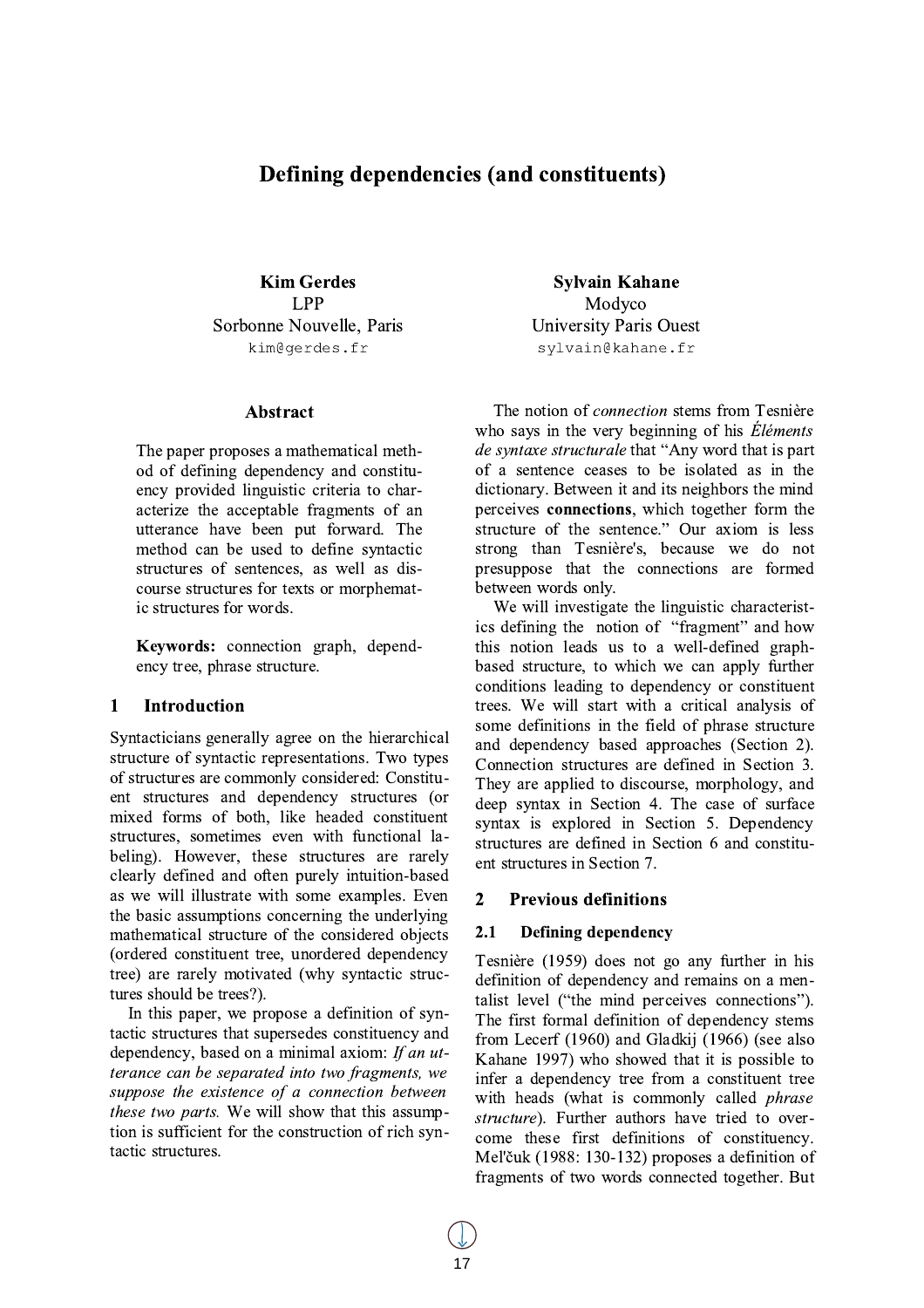it is not always possible to restrict the definition to two-word fragments. Consider:

(1) The dog slept.

Neither the slept nor dog slept are acceptable syntactic fragments. Mel'čuk resolves the problem by connecting *slept* with the head of the dog, which means that his definitions of fragments and heads are mingled. Moreover Mel'čuk's definition of the head is slightly circular: "In a sentence, wordform w1 directly depends syntactically on wordform w2 if the passive [surface] valency of the phrase  $w1+w2$  is (at least largely) determined by the passive [surface] valency of wordform w2." However, the concept of passive valency presupposes the recognition of a hierarchy, because the passive valency of a word or a fragment designates the valency towards its governor (see Section 6.1).

Garde (1977) does not restrict his definition of dependency to two-words fragments but considers more generally "significant elements" which allows him to construct the dependency between slept and the dog. However, he does not show how to reduce such a dependency between arbitrary "significant elements" to links between words. The goal of this article is to formalize and complete Garde's and Mel'čuk's definitions.

Schubert (1987:29) attempts to define dependency as "directed co-occurrence" while explicitly including co-occurrence relations between "distant words". He explains the directedness of the co-occurrence by saying that the "occurrence of certain words [the dependent] is made possible by the presence of other words," the governor. However, "form determination should not be the criterion for establishing co-occurrence lines. This adds up to lexical co-occurrences rather than syntactic dependencies. Hudson (1994) precisely proposes to keep this type of dependencies. For our part, we want to restrict connection and dependency to couples of elements which can form an acceptable text fragment in isolation (which is not the case of the radio playing). We do not disagree that some sort of dependency exists between radio and *playing*, but we consider this link as a lexical or semantic dependency  $(Mel'$ čuk 1988, 2011) rather than as a surface syntactic one.

# 2.2 Defining constituency

In order to evaluate the cogency of a definition of dependency based on a pre-existing definition of constituency, we have to explore how constituents are defined.

Bloomfield (1933) does not give a complete definition of syntactic constituents. His definition of the notion of constituent is first given in the chapter Morphology where he defines the morpheme. In the chapter on syntax it is said that "Syntactic constructions are constructions in which none of the immediate constituents is a bound form. [...] The actor-action construction appears in phrases like: John ran, John fell, Bill ran, Bill fell, Our horses ran away.  $[...]$  The one constituent (John, Bill, our horses) is a form of a large class, which we call nominative expressions; a form like ran or very good could not be used in this way. The other constituent (ran, fell, ran away) is a form of another large class, which we call *finite verb expressions*." Bloomfield does not give a general definition of constituents: They are only defined by the previous examples as instances of distributional classes. The largest part of the chapter is dedicated to the definition of the head of a construction. We think that in some sense Bloomfield should rather be seen as a precursor of the notions of connection (called construction) and dependency than as the father of constituency.

For Chomsky, a constituent exists only inside the syntactic structure of a sentence, and he never gives precise criteria of what should be considered as a constituent. In Chomsky (1986), quarreling with the behaviorist claims of Quine (1986), he refutes it as equally absurd to consider the fragmentation of John contemplated the problem into John contemplated  $-$  the problem or into John contemp  $-$  lated the problem instead of the "correct"  $John - contemplated$  the problem. No further justification for this choice is provided.

Gleason (1961:129-130) proposes criteria to define constituents (like substitution by one word, possibility to be a prosodic unit) and to build a constituent structure bottom up: We may, as a first hypothesis, consider that each of [the words of the considered utterance] has some statable relationships to each other word. If we can describe these interrelationships completely, we will have described the syntax of the utterance in its entirety.  $[...]$  We might start by marking those pairs of words which are felt to have the closest relationship. " But he makes the following assumption without any justification: We will also lay down the rule that each word can be marked as a member of only one such pair." Gleason then declares the method of finding the best among all the possible pairings to be "the basic problem of syntax" and he notes him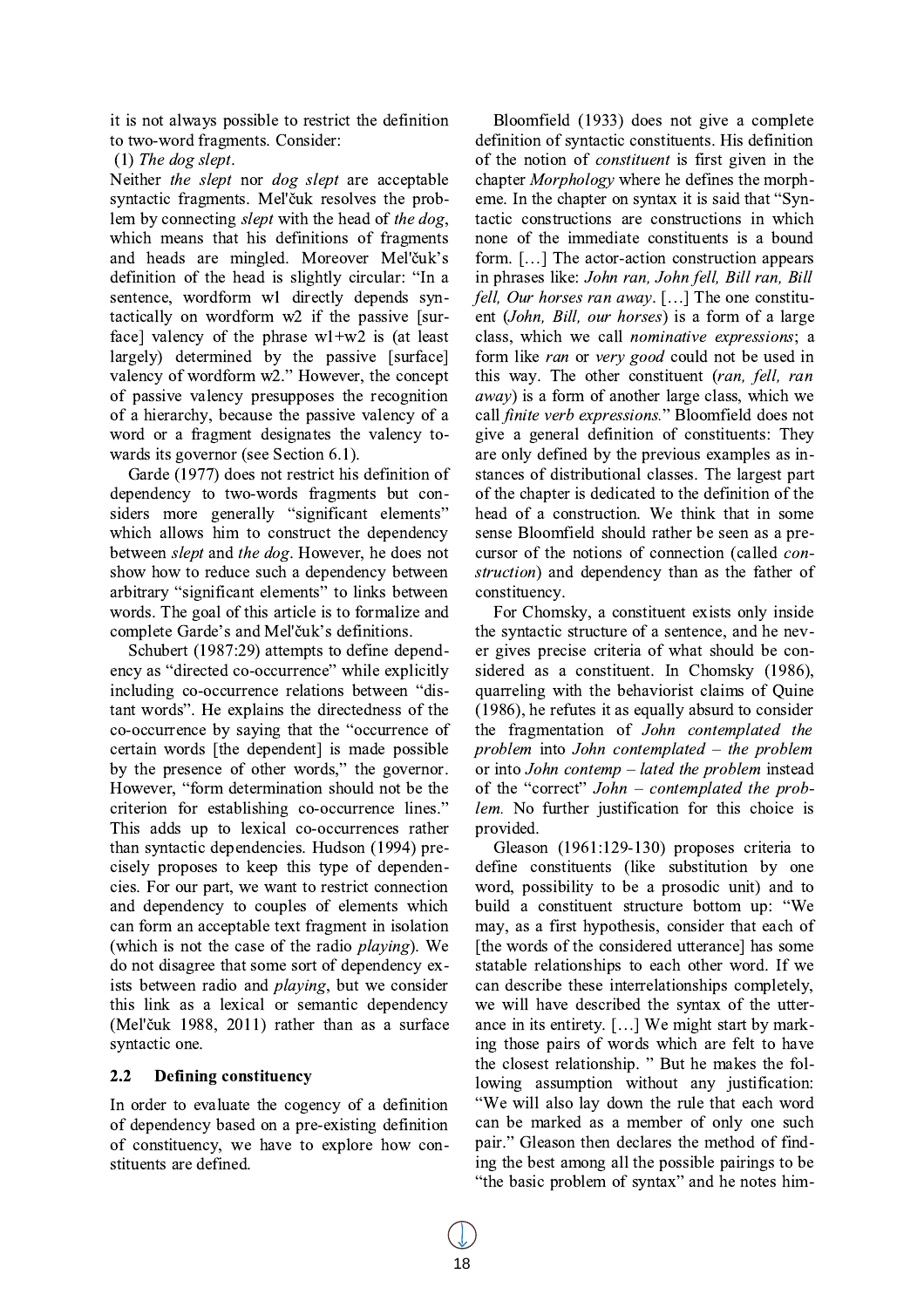self that his method is "haphazard" as his "methodology has not as yet been completely worked out" and lacks precise criteria. We are not far from agreeing with Gleason but we do not think that we need to choose between various satisfactory pairings. For instance, he proposes the following analysis for the NP the old man who lives there:

| the                               | old                    | man | who       |          | lives $\vert$ there |  |  |  |
|-----------------------------------|------------------------|-----|-----------|----------|---------------------|--|--|--|
| the<br>the                        | graybeard<br>graybeard |     | who       | survives |                     |  |  |  |
| the                               |                        |     | surviving |          |                     |  |  |  |
|                                   | survivor               |     |           |          |                     |  |  |  |
| he                                |                        |     |           |          |                     |  |  |  |
| We think that other analyses like |                        |     |           |          |                     |  |  |  |
| the                               | old                    | man | who       | lives    | there               |  |  |  |
|                                   |                        |     |           |          | $\mathbf{1}$        |  |  |  |

|         | $\cdots$  | . |           | . | ulvi v |  |  |  |
|---------|-----------|---|-----------|---|--------|--|--|--|
| he      | graybeard |   | living    |   | there  |  |  |  |
|         |           |   |           |   |        |  |  |  |
| someone |           |   | surviving |   |        |  |  |  |
| he      |           |   |           |   |        |  |  |  |

are possible, that they are not in competition, but complementary, and that both (and others) can be exploited to find the structure of this NP.

Today, the definition of 'constituent' seems no longer be a significant subject in contemporary literature in syntax. Even pedagogical books in this framework tend to skip the definition of constituency, for example Haegeman (1991) who simply states that "the words of the sentence are organized hierarchically into bigger units called phrases.

Commonly proposed tests for constituency include the "stand-alone test", meaning that the segment can function as an "answer" to a question, the "movement test" including clefting and topicalization, and coordinability, the latter causing the "problems" of coordination of multiple constituents, gapping, and right-node raising.

In phrase structure frameworks, constituents are nothing but a global approach for the extraction of regularities, the only goal being the description of possible orders with few rules. However, it is never actually shown that the proposed phrase structure really is the most efficient way of representing the observed utterances.

We see that the notion of constituency is either not defined at all or in an unsatisfactory way, often based on the notion of one element, the head, being linked to another, its *dependent*, modifying it. It is clear that the notion of dependency cannot be defined as a derived notion of constituency, as the definition of the latter presupposes headdaughter relations, making such a definition of dependency circular.

### 2.3 Intersecting analyses

An interesting result of the vagueness of the definitions of constituency is the fact that different scholars invent different criteria that allow to choose among the possible constituent structures. For example, Jespersen's lexically driven criteria select particle verbs as well as idiomatic expressions. For instance, the sentence (2) is analyzed as "S W O" where W is called a "composite verbal expression" (Jespersen 1937:16) (2) She [waits on] us.

Inversely, Van Valin & Lapolla 1997:26) oppose core and periphery of every sentence and obtain another unconventional segmentation of (3).

(3) [John ate the sandwich] [in the library]

Imposing one of these various fragmentations supposes to put forward additional statements (all legitimate) based on different types of information like head-daughter relations (for X-bar approaches), idiomaticity (for Jespersen) or argument structure or information packaging (for VanValin & Lapolla) and serve merely for the elimination of unwanted fragments.

We consider the fact that we find multiple decomposition of an utterance not to be a problem. There is no reason to restrict ourselves to one particular fragmentation as it is done in phrasestructure based approaches. On the contrary, we think that the best way to compute the syntactic structure of an utterance is to consider all its possible fragmentations and this is the idea we want to explore now. Steedman (1985) was certainly one of the first linguists to develop a formal grammar that allows various groupings of words. This work and later articles by Steedman corroborated the multi-fragment approach to syntactic structure.

# 3 Fragmentation and connection

#### 3.1 Fragments

We will relax the notion of syntactic constituent. We call *fragment* of an utterance any of its subparts which is a linguistically acceptable phrase with the same semantic contribution as in the initial utterance. Let us take an example :

(4) Peter wants to read the book.

We consider the acceptable fragments of (4) to be: Peter, wants, to, read, the, book, Peter wants, wants to, to read, the book, Peter wants to, wants to read, read the book, Peter wants to read, to read the book, wants to read the book.

We will not justify this list of fragments at this point. We just say for the moment that wants to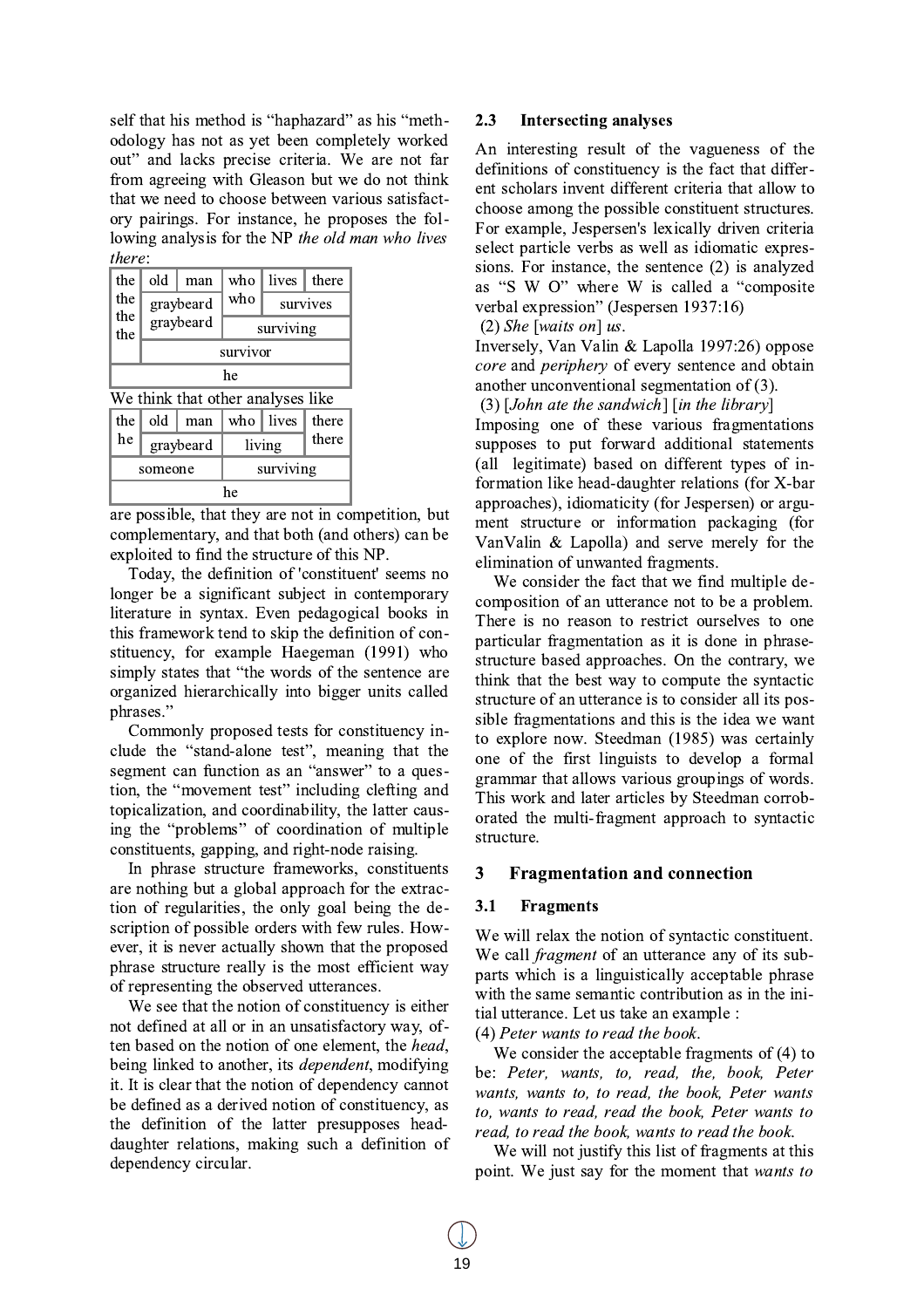read, just like waits on, fulfills all the commonly considered criteria of a constituent: It is a "significant element", "functions as a unit" and can be replaced by a single word (reads). In the same way, Peter wants could be a perfect utterance. Probably the most unnatural fragment of (4) is the VP wants to read the book, traditionally considered as a major constituent in a phrase structure analysis.

#### 3.2 Fragmentations

A fragmentation (tree) of an utterance U is a recursive partition of U into acceptable fragments. The following figure shows two of the various





More formally, if  $X$  is set of minimal units (for instance the words of (4)), fragments are subsets of  $X$  and a *fragmentation*  $F$  is a subset of the powerset of  $X$  ( $F \subset P(X)$ ) such that:

- 1. for every  $f_1, f_2 \in F$ , either  $f_1 \subseteq f_2, f_2 \subseteq f_1$ , or  $f_1 \cap f_2 = \emptyset$ ;
- 2. Each fragment is partitioned by its immediate sub-fragments.

A fragmentation whose fragments are constituents is nothing else than a constituency tree.

A fragmentation is binary if every fragment is partitioned into 0 or 2 fragments.

### 3.3 Connection structure and fragmentation hypergraph

We consider that each segmentation of a fragment in two pieces induces a connection between these two pieces.<sup>1</sup> This allows us to define graphs on the fragments of a set X. An hyper*graph* H on X is a triplet  $(X, F, \varphi)$  where F  $\subset$ 

 $P(X)$  and  $\varphi$  is a graph on F. If F is only composed of singletons, H corresponds to an ordinary graph on X. For each binary fragmentation F on X, we will define a fragmentation hyper*graph*  $H = (X, F, \varphi)$  by introducing a connection between every couple of fragments which partitions another fragment.

Let us illustrate this with an example: (5) Little dogs slept.

There are two natural fragmentations of (5) whose corresponding hypergraphs are:<sup>2</sup>



As you can see, these two hypergraphs tell us that little is connected to dogs and dogs to slept.  $H<sub>2</sub>$  also show a connection between *little* and dogs slept, but in some sense, this is just a rough version of the connection between little and  $dogs$  in  $H<sub>1</sub>$ . The same observation holds for the connection between *little dogs* and *slept* in  $H_1$ , which correspond to the connection between  $dogs$  and *slept* in  $H_2$ . In other words, the two hypergraphs contains the same connections (in more or less precise versions). We can thus construct a finer-grained hypergraph H with the finest version of each connection:

> little - dogs - slept  $H:$

We will call this hypergraph (which is equivalent to a graph on the words in this case) the connection structure of the utterance. We will now see how to define the connection structure in the general case.

# 3.4 A complete partial order on hypergraphs

We saw with our example that the connection structure is a finer-grained version of the different fragmentation hypergraphs of the utterance. So we propose to define the connection structure as the *infimum*<sup>3</sup> of the fragmentation hypergraphs for a natural order of fineness.

A connection  $f - g$  is *finer* than a connection  $f - g'$  if  $f \subseteq f'$  and  $g \subseteq g'$ . For instance the con-

<sup>&</sup>lt;sup>1</sup> The restriction of the connections to binary partitions can be traced back all the way to Becker (1827:469), who claims that "every organic combination within language consists of no more than two members." (Jede organische Zusammensetzung in der Sprache besteht aus nicht mehr als zwei Gliedern). Although we have not encountered irreducible fragments of three or more elements in any linguistic phenomena we looked into, this cannot be  $a$  priori excluded. It would mean that we encountered a fragment XYZ where no combination of any two elements forms a fragment, i.e. is autonomizable in any without the third element. Our formal definition does not exclude this possibility at any point and a connection can in theory be, for example, ternary.

 $2$  It is possible that, for most readers,  $H_1$  seems to be more natural than H2. From our point of view, it is not the case: dogs slept is a fragment as valid as little dogs. See nevertheless footnote 6.

<sup>&</sup>lt;sup>3</sup> If  $\leq$  is a partial order on X and A is a subset of X, a *lower bound* of A is an element *b* in X such that  $b \leq x$  for each *x* in A. The *infimum* of A, noted  $\land$ A, is the greatest lower bound of A. A partial order for which every subset has an infimum is said to be complete. (As a classical example, consider the infimum for the divisibility on natural integers, which is the greatest common divisor:  $9 \land 12 = 3$ ).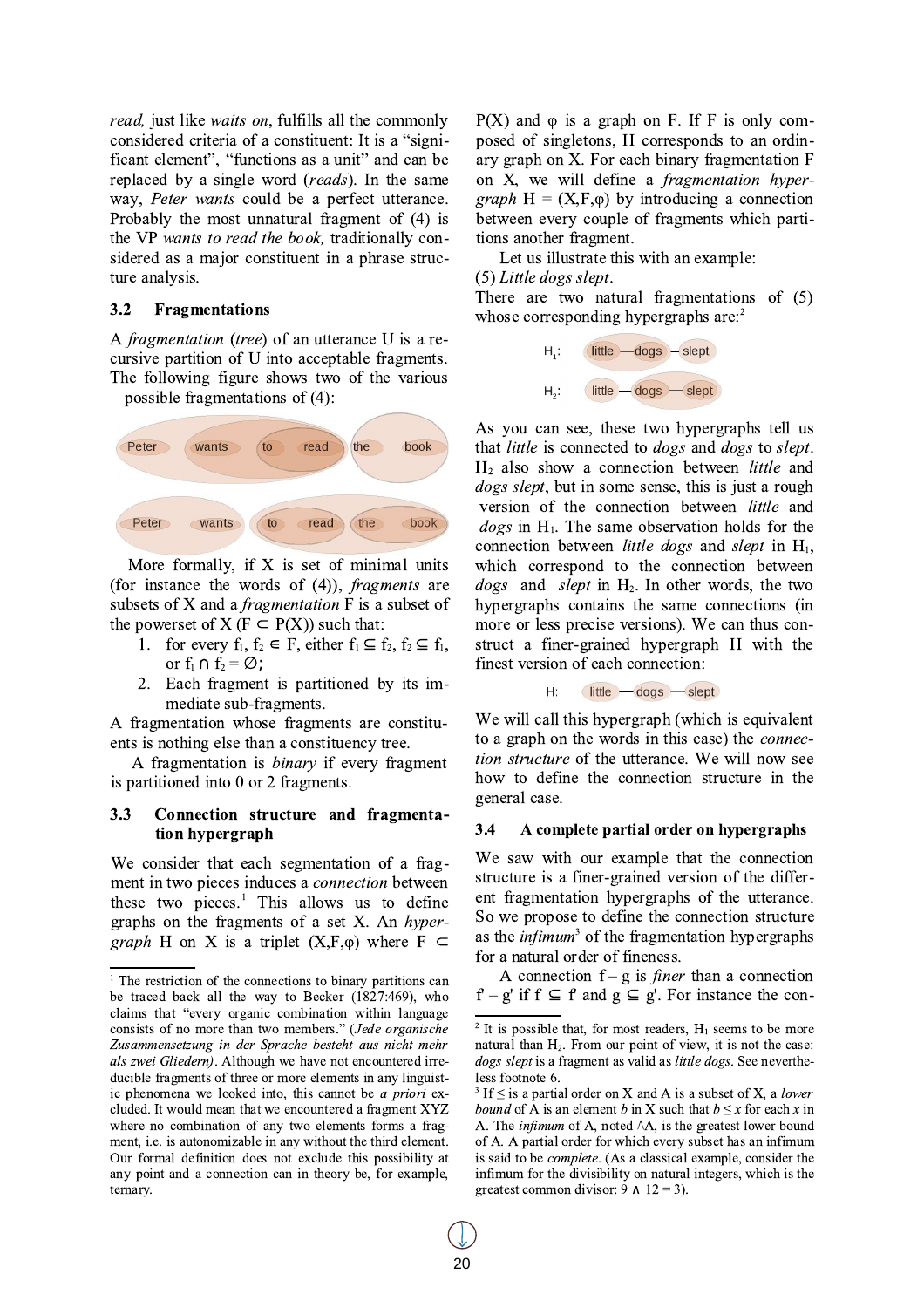nection  $[dogs]$ - $[slept]$  is finer than the connection [little dogs]-[slept]. A connection is minimal when it cannot refine.

Intuitively, the fineness order, henceforth noted  $\leq$ , represents the precision of the hypergraph, ie.  $H_1 \leq H_2$  if  $H_1$  is a finer-grained analysis than  $H_2$ . A hypergraph  $H_1$  is *finer* than a hypergraph  $H_2$  (that is  $H_1 \leq H_2$ ) if every connection in  $H_2$  has a finer connection in  $H_1$ .

In other words,  $H_1$  must have more connections than  $H_2$ , but  $H_1$  can have some connections pointing to a smaller fragment than in  $H<sub>2</sub>$ , and in this case the bigger fragment can be suppressed in  $H_1$  (if it carries no other connections) and  $H_1$ can have less fragments than  $H_2$ . This can be resumed by the following schemata:



In case (a),  $H_1$  is finer because it has one connection more. In case (b),  $H_1$  is finer because it has a finer-grained connection and the dotted fragment can be suppressed. It is suppressed when it carries no further connection.

We think that this partial order on hypergraphs is complete (see note 3). We have not proven this claim but it appears to be true on all the configurations we have investigated.

If we have an utterance U and linguistic criteria characterizing the acceptable fragments of U, we define the connection structure of U as the infimum of its all fragmentation hypergraphs.

#### 3.5 Constructing the connection structure

Our definition could appear as being slightly complicated. In practice, it is very easy to build the connection graph of an utterance as soon as you have decided what the acceptable fragments of an utterance are. Indeed, because the fineness order on hypergraphs is complete, you can begin with any fragmentation and refine its connections until you cannot refine them any further. The connection structure is obtained when all the connections are minimal. The completeness ensures, due to the uniqueness of the greatest lower bound, that you obtain always the same structure. The only problem stems from cycles and sometimes connections must be added (see 3.7).

Let us see what happens with example (4). Suppose the first step of your fragmentation is :

$$
f_1 = Peter
$$
 wants to  
 $f_2 = read the book$ 

This means that you have a connection between  $f_1$  and  $f_2$  that will correspond in the final connection structure to a link between two minimal fragments, possibly words. Now, you want to discover these minimal fragments. For that you are looking for the minimal fragment g overlapping both  $f_1$  and  $f_2$ :  $g = to read$ . It is fragmentable into to and read. Therefore the connection between  $f_1$  and  $f_2$  is finally a connection between to and *read*. It now remains to calculate the connection structures of  $f_1$  and  $f_2$  in order to obtain the complete connection structure of the whole sentence:

Peter  $-$  wants  $-$  to  $-$  read  $-$  the  $-$  book

Connection structure of (4)

#### 3.6 Irreducible fragment

The connection structure of (4) is not equivalent to a graph on its words because some fragments are irreducible. An irreducible fragment is a fragment bearing connections which cannot be attributed to one of its parts. For instance, the book in (4) is irreducible because there is no fragment overlapping the book and including only the or only book (neither read the nor read book are acceptable).

(6) The little dog slept.

Example (6) poses the same problem, because little can be connected to *dog* (little *dog* is acceptable), but slept must be connected to the dog and cannot be refined (neither dog slept or the slept is acceptable). One easily verifies that (6) has the fragmentation hypergraphs  $F_1$ ,  $F_2$ , and  $F_3$ and the connection graph H (which is their infimum). Note that the fragmentation the dog persists in the final connection graph H because it carries the link with *slept* but *little* is connected directly to dog and not to the whole fragmentation the



Connection structure of (6):  $H = F_1 \wedge F_2 \wedge F_3$ 

Irreducible fragments are quite common with grammatical words. We have seen the case of determiners but conjunctions, prepositions, or relat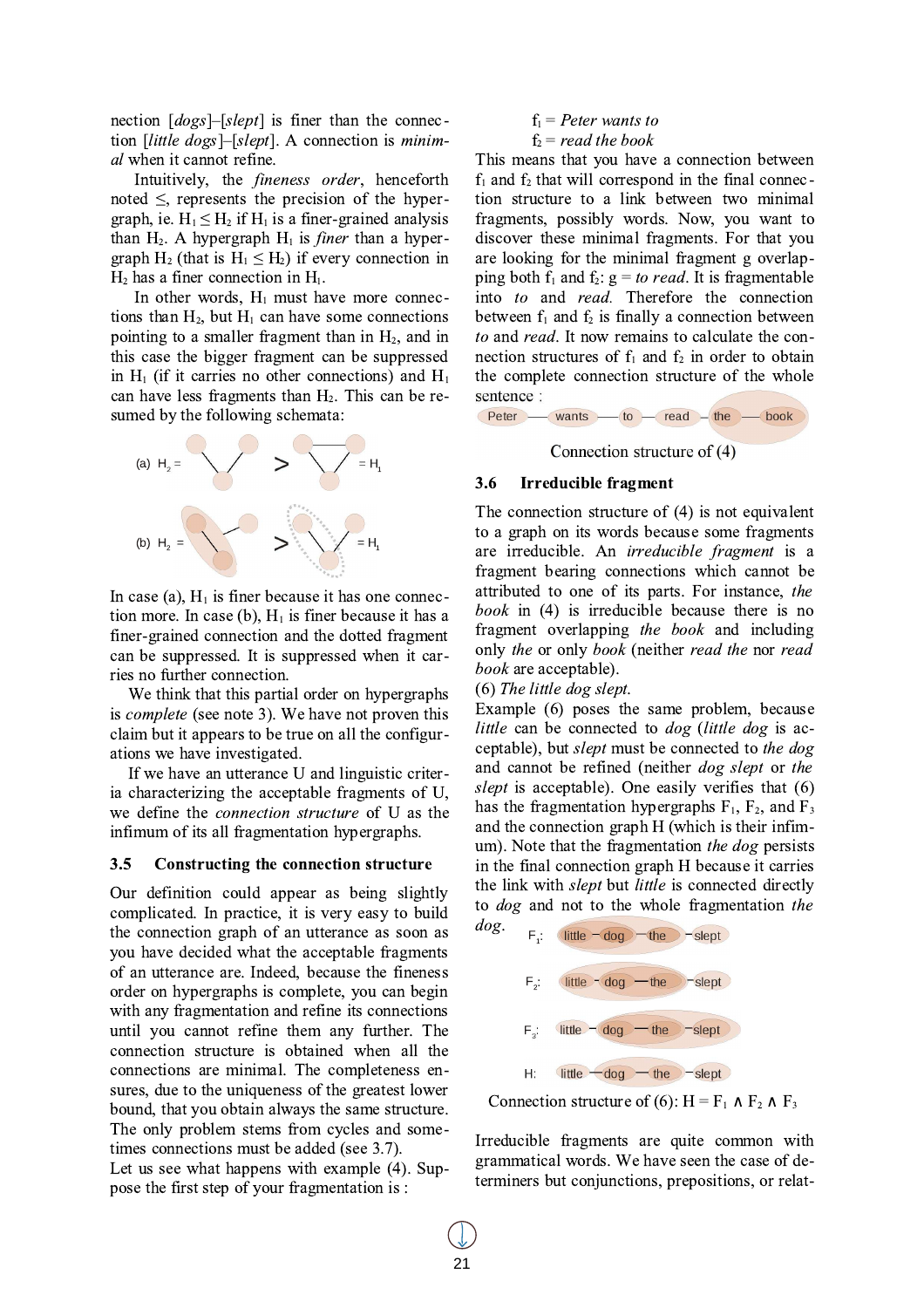ive pronouns can also cause irreducible fragments:

- (7) I think  $\lceil$  that  $\lceil$  Peter slept  $\rceil$   $\rceil$
- (8) Pierre parle [ à Marie ]
- Peter speaks [to Mary]
- (9)  $\lceil$  the (old) man  $\rceil$   $\lceil$  who lives  $\rceil$  there

# 3.7 Cycles

Usually the connection graph is acyclic (and could be transformed into a tree by choosing a node as the root, as we have shown for example (5). But we can have a cycle when a fragment XYZ can be fragmented into XY+Z, YZ+X, and XZ+Y. This can happen in examples like :

(10) Mary gave advice to Peter.

 $(11)$  I saw him yesterday at school.

(12) the rise of nationalism in Catalonia

In (10), gave advice, gave to Peter, and advice to Peter are all acceptable. We encounter a similar configuration in (11) with saw yesterday, saw at school, and vesterday at school (It was yesterday at school that I saw him). In (12), in Catalonia can be connected both with nationalism and the rise and there is no perceptible change of meaning. We can suppose that the hearer of these sentences constructs both connections and does not need to favor one.<sup>4</sup>



Cyclic connection graph for  $(10)^5$ 

# 3.8 Connection structures and fragments

We have seen that the connection structure is entirely defined from the set of fragments. Conversely the set of fragments can be reconstructed from the connection graph. Every initial fragment can be obtained by cutting connections in the structure and keeping the segment of the utterance corresponding to continuous pieces of the connection structure.

For instance in the connection structure of (4) cutting the connections between to and read, gives the segment read the book. But the segment *read the* cannot be obtained because even when cutting the connection between *the* and book, read remains connected to the entire group the book.

# 4 Discourse, morphology, semantics

Dependency structures are usually known to describe the syntactic structures of sentences, i.e the organization of the sentence's words. In the next sections, we will give a precise definition of fragments for surface syntax in order to obtain a linguistically motivated connection structure and to transform it into a dependency tree. Let us now at first apply our methodology to construct connection structures for discourse, morphology, and the syntax-semantics interface.

### 4.1 Discourse

Nothing in our definition of connection graphs is specific to syntax. We obtain syntactic structures if we limit our maximal fragment to be sentences and our minimal fragments to be words. But if we change these constraints and begin with a whole text and take "discourse units" as minimal fragments, we obtain a discourse connection graph. This strategy can be applied to define discourse relations and discourse structures such as RST or SDRT. Of course, to obtain linguistically motivated structures, we need to define what is an acceptable sub-text of a text (generally it means to preserve coherency and cohesion).

(13)  $(\pi_1)$  A man walked in.  $(\pi_2)$  He sported a hat.  $(\pi_3)$  Then a woman walked in.  $(\pi_4)$  She wore a coat. (Asher & Pogodalla 2010)

We have the fragments  $\pi_1 \pi_2$ ,  $\pi_1 \pi_3$ ,  $\pi_3 \pi_4$  but we don't have  $\pi_2 \pi_3$  nor  $\pi_1 \pi_4$ . This gives us the following connection graph:  $\pi$  –  $-\pi$ 

2 4

# 4.2 Morphology

On the other side, we can fragment words into morphemes. To define the acceptable fragmentations of a word, we need linguistic criteria like the commutation test. As an example for constructional morphology consider the word " $un$  $constitutionally$ ". The two possible fragmentations are:

<sup>4</sup> The fact that we cannot always obtain a tree structure due to irreducible fragment and cycle suggests that we could add weights on fragments indicating that a fragment (or a fragmentation) is more likely than another. We do not pursue this idea here, but we think that weighted connection graphs are certainly cognitively motivated linguistic representations.

Note also that the preferred fragmentation is not necessary the constituent structure. For instance, the most natural segmentation of (i) is just before the relative clause, which functions as a second assertion in this example and can be preceded by a major prosodic break (Deulofeu et al. 2010). (i) He ran into a girl, who just after entered in the shop.

<sup>5</sup> The irreducibility of to Peter is conditioned by the given definition of fragments. If we considered relativization as a criteria for fragments, the possibilities of preposition stranding in English may induce the possibility to affirm that gave and advice are directly linked to the preposition to.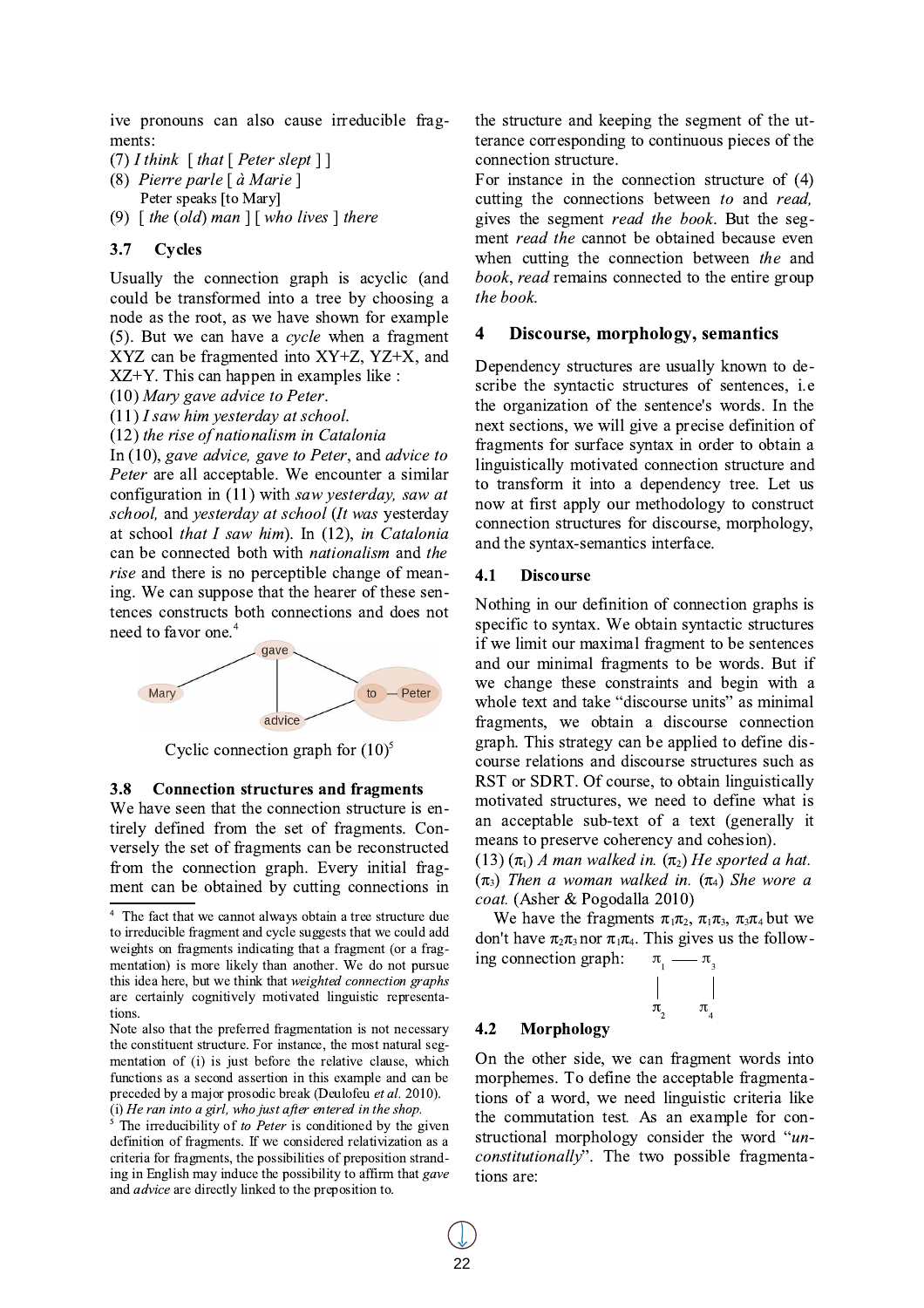



# 4.3 Deep Syntax

The *deep syntactic representation* is the central structure of the semantics-syntax interface (Mel'čuk 1988, Kahane 2009). If we take compositionality as a condition for fragmentation, we obtain a structure that resembles Mel'čuk's deep syntactic structure. In other words, idioms must not be fragmented and semantically empty grammatical words are not considered as fragments.

(14) Pierre donne du fil à retordre à ses parents. lit. Peter gives thread to twist to his parents 'Peter has become a major irritant to his parents'



### 5 Fragmentations for surface syntax

#### 5.1 Criteria for syntactic fragments

The connection structure we obtain completely depends on the definition of acceptable fragments. We are now interested in the linguistic criteria we need in order to obtain a connection structure corresponding to a usual surface syntactic structure. As a matter of fact, these criteria are more or less the criteria usually proposed for defining constituents. A *surface syntactic frag*ment of an utterance U:

- is a subpart of U (in its original order),
- is a linguistic sign and its meaning is the same when it is taken in isolation and when it is part of  $U<sup>6</sup>$
- can stand alone (for example as an answer of a question), $<sup>7</sup>$ </sup>

 belongs to a distributional class (and can for instance be replaced by a single word).

Mel'čuk (2006) proposes, in his definition of wordforms, to weaken the stand-alone property (or autonomizability). For instance in (6), the or slept are not autonomizable, but they can be captured by subtraction of two autonomizable fragments:  $slept = Peter$   $slept \setminus Peter$ , the = the dog  $\setminus$  dog.<sup>8</sup> We call such fragments weakly autonomizable. 9

Of course, even if our approach resolves most of the problems arising when trying to directly define constituents, some problems remain. For instance, if you consider the French noun phrase le petit chien 'the little dog', the three fragments le chien, petit chien, and le petit 'the little one' are acceptable. Eliminating the last fragment le petit supposes to put forward non trivial arguments: le petit, when it stands alone, is an NP (it commutes with NPs) but it cannot commute with NPs like for example  $la$  fille 'the girl' in  $le$  petit *chien* as  $*la$  *fille chien* "the girl dog" is ungrammatical. Many exciting questions posed by other phenomena like coordination or extraction cannot be investigated here for lack of space.

### 5.2 Granularity of the fragmentation

Syntactic structures can differ in the minimal units. Most of the authors consider that the wordforms are the basic units of dependency structure, but some authors propose to consider dependencies only between chunks and others between lexemes and grammatical morphemes. The following figure shows representations of various granularity for the same sentence (15).

 $(15)$  A guy has talked to him.

Tree A is depicting an analysis in chunks (Vergne 1990), Tree B in words, Tree D in lexemes and inflectional morphemes (and can be

<sup>6</sup> This condition has to be relaxed for the analysis of idiomatic expressions as they are precisely characterized by their semantic non-compositionality. The fragments are in this case the elements that appear autonomizable in the paradigm of parallel non-idiomatic sentences.

<sup>7</sup> Mel'čuk (1988, 2011:130-132) proposes a definition of two-word fragments. Rather than the stand alone criterion, he propose that a fragment must be a prosodic unit. This is a less restrictive criterion, because the possibility to stand alone supposes to be a speech turn and therefore to be a prosodic unit. For instance little dog can never be a prosodic unit in the little dog but it is a prosodic unit when it stands

alone. We think that this criterion is interesting, but not easy to use because the delimitation of prosodic units can be very controversial and seems to be a gradual notion. Note also that clitics can form prosodic units which are unacceptable fragments in our sense, like in:

<sup>(</sup>i) the king  $\vert$  of **England's**  $\vert$  grandmother

<sup>(</sup>ii) Je crois  $|$  qu'hier  $|$  il n'est pas venu

I think | that yesterday | he didn't come

<sup>&</sup>lt;sup>8</sup> Note that singular bare noun like *dog* are not easily autonomizable in English, but they can for instance appear in titles.

<sup>9</sup> Some complications arise with examples like Fr. il dormait 'he slept'. Neither il (a clitic whose strong form lui must be used in isolation), nor dormait are autonomizable. But if we consider the whole distributional class of the element which can commute with  $il$  in this position, containing for example Peter, we can consider il to be autonomizable by generalization over the distributional class.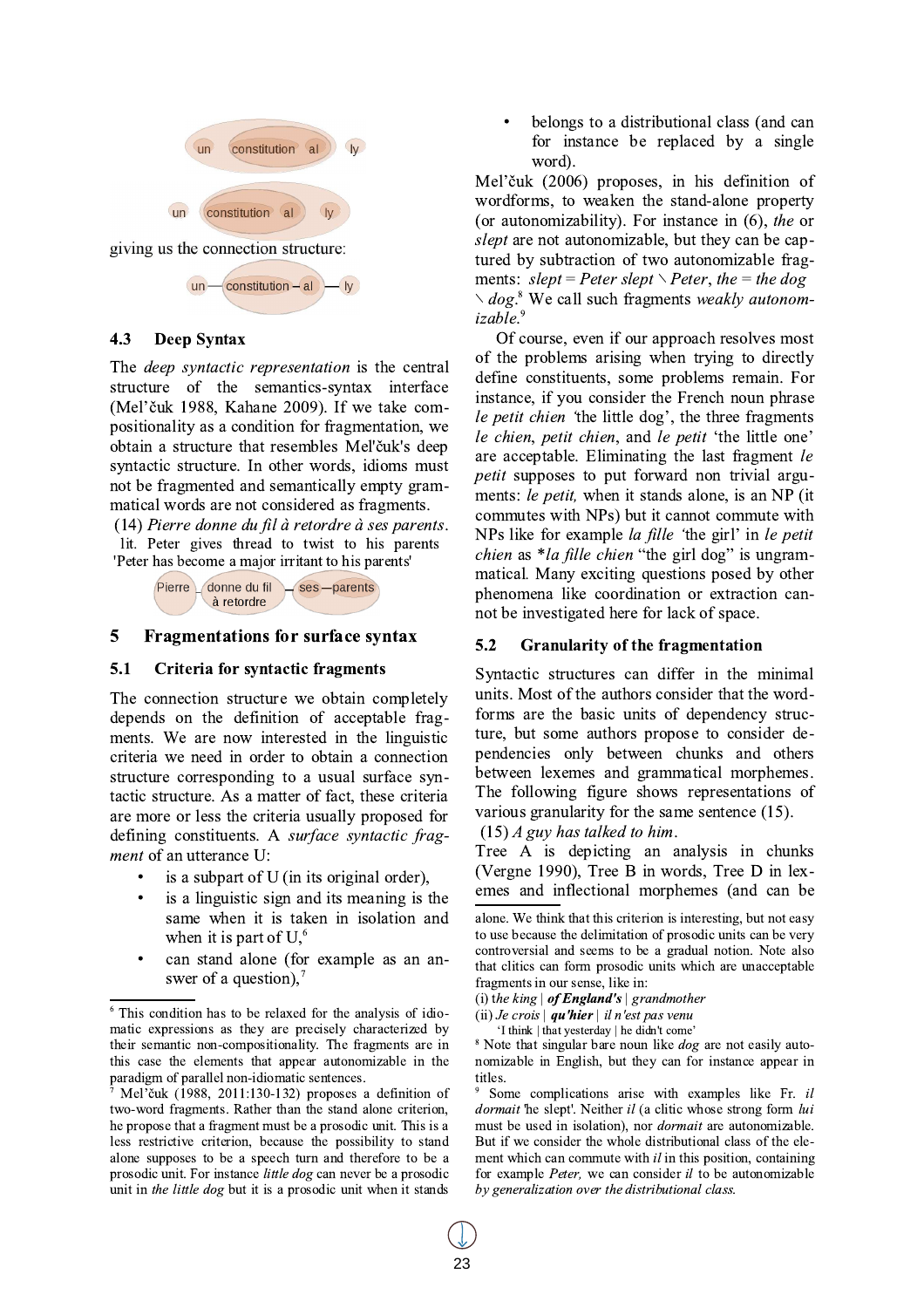compared to an X-bar structure with an IP, governed by agreement and tense). The tree C (corresponding to the surface syntactic structure of Mel'čuk 1988) can be understood as an underspecified representation of D.



These various representations can be captured by our methods. The only problem is to impose appropriate criteria to define what we accept as minimal fragments. For instance, trees C and D are obtained if we accept parts of words which commute freely to be "syntactic" fragments (Kahane 2009). Conversely, we obtain tree A if we only accept strongly autonomizable fragments.

# 6 Heads and dependencies

#### 6.1 Defining head and dependency

Most of the syntactic theories (if not all) suppose that the syntactic structure is hierarchized. This means that connections are directed. A directed connection is called a dependency. For a dependency from A to B, A is called the governor of B, B, the dependent of A, and A, the head of the fragment AB.<sup>10</sup> The introduction of the term "head" into syntax is commonly attributed to Henry Sweet (1891-96, I:16, sections 40 and 41): The most general relation between words in sentences from a logical point of view is that of adjunct-word and head-word, or, as we may also express it, of **modifier** and **modified.**  $[\dots]$ The distinction between adjunct-word and headword is only a relative one : the same word may be a head-word in one sentence or context, and an adjunct- word in another, and the same word may even be a head-word and an adjunct-word at the same time. Thus in he is very strong, strong is an adjunct-word to he, and at the same time head-word to the adjunct-word very, which, again, may itself be a head-word, as in he is not very strong.

Criteria for the recognition of the direction of relations between words have been proposed by Bloomfield (1933), Zwicky (1985), Garde  $(1977)$ , or Mel'čuk  $(1988)$ . The most common criterion is that the head of a constituent is the word controlling its distribution, which is the word that is most the sensitive to a change in its context. But for any fragment, its distribution does not depend only on its head (and, as we have said in the introduction, constituents cannot easily be defined without using the notion of head). As an example, consider the fragment little dogs in (16):

(16) Very little dogs slept.

As *little* is connected to *very* and *dogs* to *slept*, little dogs does not have the distribution of dogs nor of little in (16) as very dogs slept and very little slept are both unacceptable. Determining the head of the fragment little dogs (i.e. the direction of the relation between *little* and *dogs*) is equivalent to the identification of the governor of this fragment (between very and slept). But, as soon as we have identified the governor of the fragment, the head of the fragment is simply the word of the fragment which is connected to the governor, that is the main word outside the fragment. For example, in (16), the identification of slept as the governor of the fragment little dogs also chooses dogs as the head of little dogs.

Problems occur only if we are dealing with an irreducible fragment like the determiner-noun connection.<sup>11</sup> To sum up: In order to direct the

<sup>10</sup>Dependency relation are sometimes called head-daughter relations in phrase structure frameworks. Note the distinction between *head* and *governor*. For a fragment  $f$ , the governor of f is necessary outside f, while the head of f is inside f. The two notion are linked by the fact that the governor  $x$ of  $f$  is the head of the upper fragment composed of the union of  $f$  and  $x$ .

<sup>11</sup>Various criteria have been proposed in favor of considering either the noun or the determiner as the head of this connection, in particular in the generative framework (Principles and Parameters, Chomsky (1981), remains with NP, and, starting with Abney (1986), DP is preferred). It seems that the question is triggered by the assumption that there has to be one correct directionality of this relation, in other words that the syntactic analysis is a (phrase structure) tree. This overly simple assumption leads to a debate whose theoretical implications do not reach far as any DP analysis has an isomorphic NP analysis. The NP/DP debate was triggered by the observation of a parallelism in the relation between the lexical part of a verb and its inflection (reflec-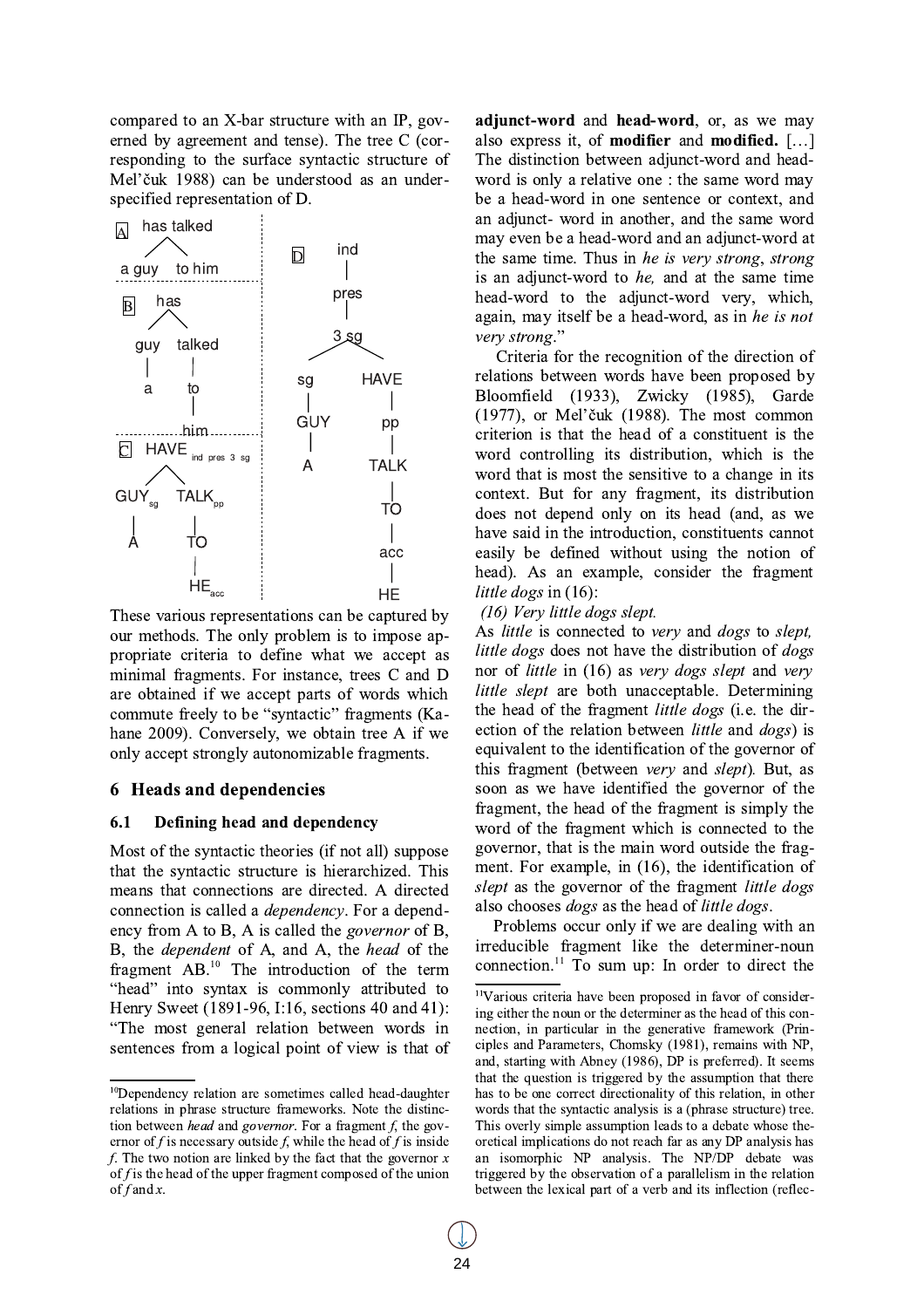connections and to define a dependency structure for a sentence, it is central to define the head of the whole sentence (and to resolve the case of irreducible fragments if we want a dependency tree). We consider that the head of the sentence is the main finite verb, because it bears most of the illocutionary marks: Interrogation, negation, and mood morphemes are linked to the main finite verb. In English, interrogation changes the verbal form, and in French, interrogation, negation, or mood can be marked by adding clitics or inflectional morphemes on the finite verb even if it is an auxiliary verb.

(17) a. Did very little dogs sleep?

b. Pierre a-t-il dormi? lit. Peter has-he slept? 'Did Peter sleep?' c. Pierre n'a pas dormi. lit. Peter neg has neg slept 'Peter didn't sleep' d. Pierre aurait dormi. lit. Peter have-COND slept? 'Peter would have slept'

Once the head of the sentence has been determined, most of the connections can be directed by a top down strategy. Consequently the main criterion to determine the head of a fragment  $f$  is to search if one of the words of  $f$  can form a fragment with the possible governors of  $f$ , that is if one of the words of  $f$  can be connected with the possible governors of f. If not, we are confronted with an irreducible fragment, and other criteria must be used, which we cannot discuss here (see Mel'čuk 1988, 2011).<sup>12</sup> Nevertheless, it is well known that in many cases, the head is difficult to find (Bloomfield called such configurations exocentric). It could be advocated not to attempt to direct the connections and to settle with an only partially directed connection structure.<sup>13</sup>

#### 6.2 Refining the dependency structure

Even when the connection structure is completely directed, the resulting dependency structure is not necessary a tree due to irreducible fragments and cycles. We can use two principles to refine the dependency structure and to get closer to a dependency tree. The fineness order on hypergraphs will be prolonged for directed hypergraph in accordance with these principles.

The first principle consists of avoiding double government: if C governs AB and B is the head of AB, then the dependency from C to AB can be replaced by a dependency from C to B (if  $[A \leftarrow B] \leftarrow C$ , then  $A \leftarrow B \leftarrow C$ ). In other words, the directed hypergraph with the connection  $B \leftarrow C$  is finer than the hypergraph with the connection  $[AB] \leftarrow C$ .



Suppose, for instance, that for the sentence (1) The dog slept, we obtained the connection graph  $H_1$  below. We can then add directions: The head principle easily gives the link from slept to the rest of the sentence, and some additional criteria may direct the connection between dog and the to give us  $H_2$ . We can now carry over this directionality to a complete dependency graph H3.



Inversely, the second principle consist of avoiding the creation of unacceptable projections: if C depends on AB and B is the head of AB, then the dependency from AB to C can be replaced by a dependency from B to C (if  $[A \leftarrow B] \rightarrow C$ , then  $A \leftarrow B \rightarrow C$ ). In other words, the directed hypergraph with the connection  $B \rightarrow C$  is finer than the hypergraph with the connection  $[AB] \rightarrow C$ .<sup>14</sup>

ted by the opposition between IP and VP in the generative framework). This carries over to dependency syntax: The analysis D of sentence (15) captures the intuition that the inflection steers the passive valency of a verb form.

<sup>&</sup>lt;sup>12</sup>Conversely, whenever the fragmentation tests do not give clear results on whether or not a a connection must be established, criteria used to determine the head can be helpful to confirm the validity of the connection.

 $13$ Equally, the problem of PP attachment in parsing is certainly partially based on true ambiguities, but in many cases, it is an artificial problem of finding a tree structure where the human mind sees multiple connections, like for instance

in He reads a book about syntax or in the examples (10) to (12). We can assume that a statistical parser will give better results when trained on a corpus that uses the (circular) graph structure, reserving the simple tree structures for the semantically relevant PP attachments.

 $14$  The two principles could be generalized into only one: if C is connected to AB and B is the head of AB, then the connection between AB and C can be replaced by a connection between B and C (if  $[A \leftarrow B] - C$ , then  $A \leftarrow B - C$ ). Nevertheless we think that the two principles are different and that the second one is less motivated. For instance, the most famous of the world can be analyzed in  $\lceil$  [the most]  $\leftarrow$  $[\text{famous}]$   $] \rightarrow [\text{of the world}]$  and neither famous of the world or the most of the world are acceptable, but we think that [of the world] is rather selected by the superlative marker the most rather than by the adjective *famous* (because for any adjective  $X$  we have the most  $X$  of the world). The problem can be also solved by declaring the most of the world acceptable based on previous more general arguments.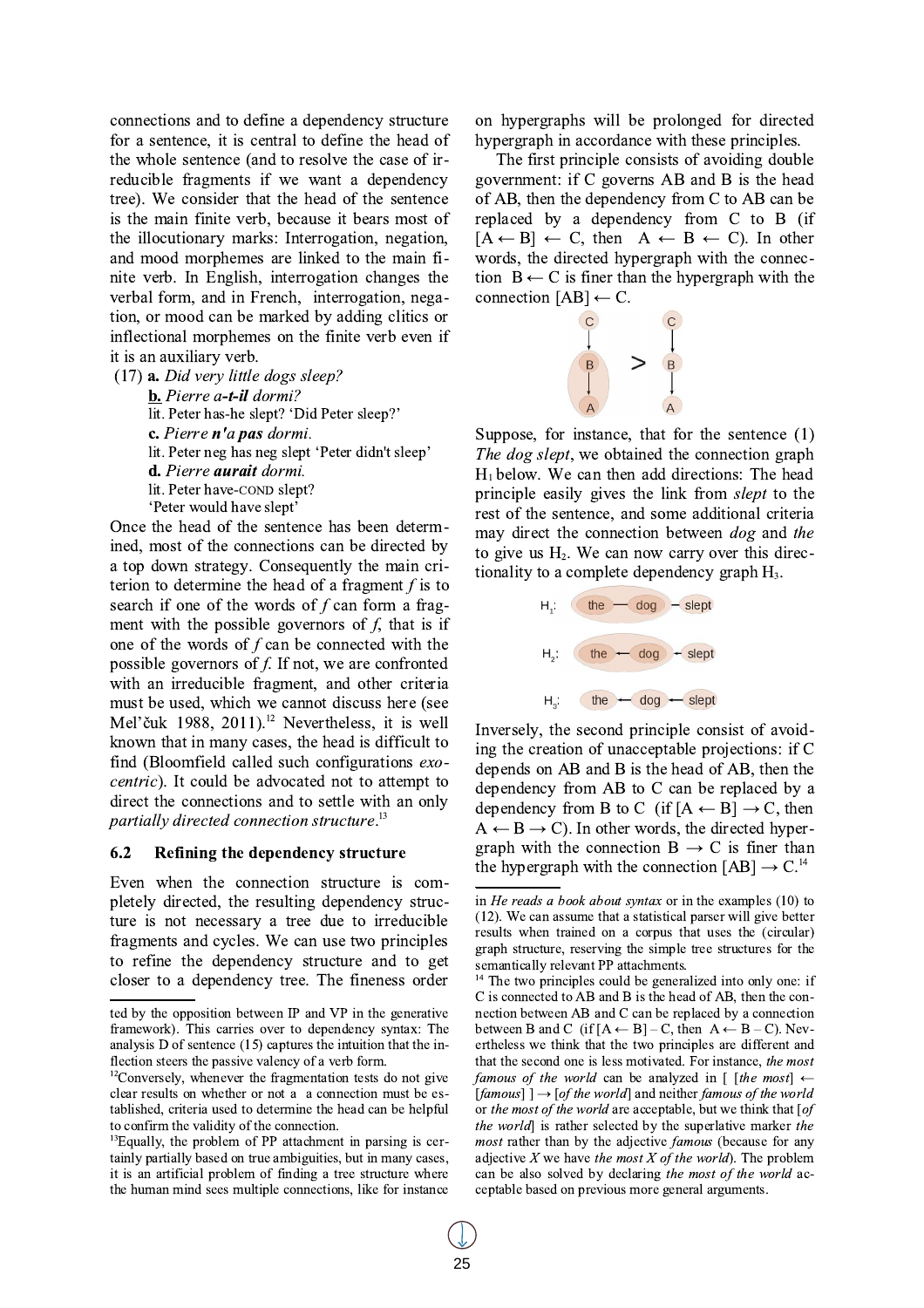

For example, in the sentence Mary snored, based on the observation that the distribution of the sentence depends on the inflection of the verb, we decide to direct the relation between the inflection and the lexical part of the verb snored as Infl.  $\rightarrow$  SNORE. This implies, following Principle 2, that the subject depends on the inflection, and not on the lexical part of the verb. This corresponds to the observation that other, non-finite forms of the verb cannot fill the subject slot of the verbal valency.



# 7 Constituency

We saw in section 3.8 that any fragmentation can be recovered from the connection structure. As soon as the connections have been directed, some fragmentations can be favored and constituent structures can be defined.

Let us consider nodes A and B in a dependency structure. A *dominates*  $B$  if  $A = B$  or if there is a path from A to B starting with a dependency whose governor is A. The fragment of elements dominated by A is called the maximal projection of A. Maximal projections are major constituents (XPs in X-bar syntax). The maximal projection of A can be fragmented into {A} and the maximal projections of its dependents. This fragmentation gives us a flat constituent structure (with possibly discontinuous constituents).

Partial projections of A are obtained by considering only a part of the dependencies governed by A. By defining an order on the dependency of each node (for instance by deciding that the subject is more "external" than the object), we can privilege some partial projections and obtain our favorite binary fragmentation equivalent to the phrase structure trees we prefer. In other words, a phrase structure for a given utterance is just one of the possible fragmentations and this fragmentation can only be identified if the notion of head is considered.

We can thus say that phrase structure contains a definition of dependency at its very base, a fact that already appears in Bloomfield's work, who spends much more time on defining head-daughter relations than on the notion of constituency. Jackendoff's X-bar theory is based on a headcentered definition of constituency, as each XP contains an X being the (direct of indirect) governor of the other elements of XP.

If we accept to mix criteria for identifying fragments and heads, it is possible to directly define a constituent structure without considering all the fragmentations. The strategy is recursive and top-down (beginning with the whole sentence at first constituent); each step consists of first identifying the head of the constituent we want to analyze and then looking at the biggest fragments of the utterance without its head: These biggest fragments are constituents.<sup>15</sup>

# 8 Conclusion

We have shown that it is possible to formally define a syntactic structure solely on the basis of fragmentations of an utterance. The definition of fragments does not have to keep the resulting constituent structure in mind, but can be based on simple observable criteria like different forms of autonomizability. Even (and especially) if we obtain intersecting fragmentations, we can obtain a connection graph. This operation can be applied to any type of utterance, yielding connections from the morphological to the discourse level. This delegates the search for the head of a fragment to a secondary optional operation. It is again possible to apply the known criteria for heads only when they provide clear-cut answers, leaving us with partially unresolved connections, and thus with a hypergraph, and not necessarily a tree structure. It is possible, and even frequent, that the syntactic structure is a tree, but our definition does not presuppose that it must be one. This two step definition (connection and directionality) allows for a more coherent definition of dependency as well as constituency avoiding the commonly encountered circularities. It finds connection as a primary notion, preliminary to constituency and dependency.

<sup>&</sup>lt;sup>15</sup> If the head of the constituent is a finite verb, clefting can be a useful test for characterizing sub-constituents. But clefting can only capture some constituents and only if the head of the constituent has been identified and is a finite verb. As noted by Croft (2001), such constructions can only be used to characterize the constituents once we have defined them. We know that constructions like clefting select constituents because we were able to independently define constituents with other techniques. We cannot inversely define constituents by use of such language-specific constructions.